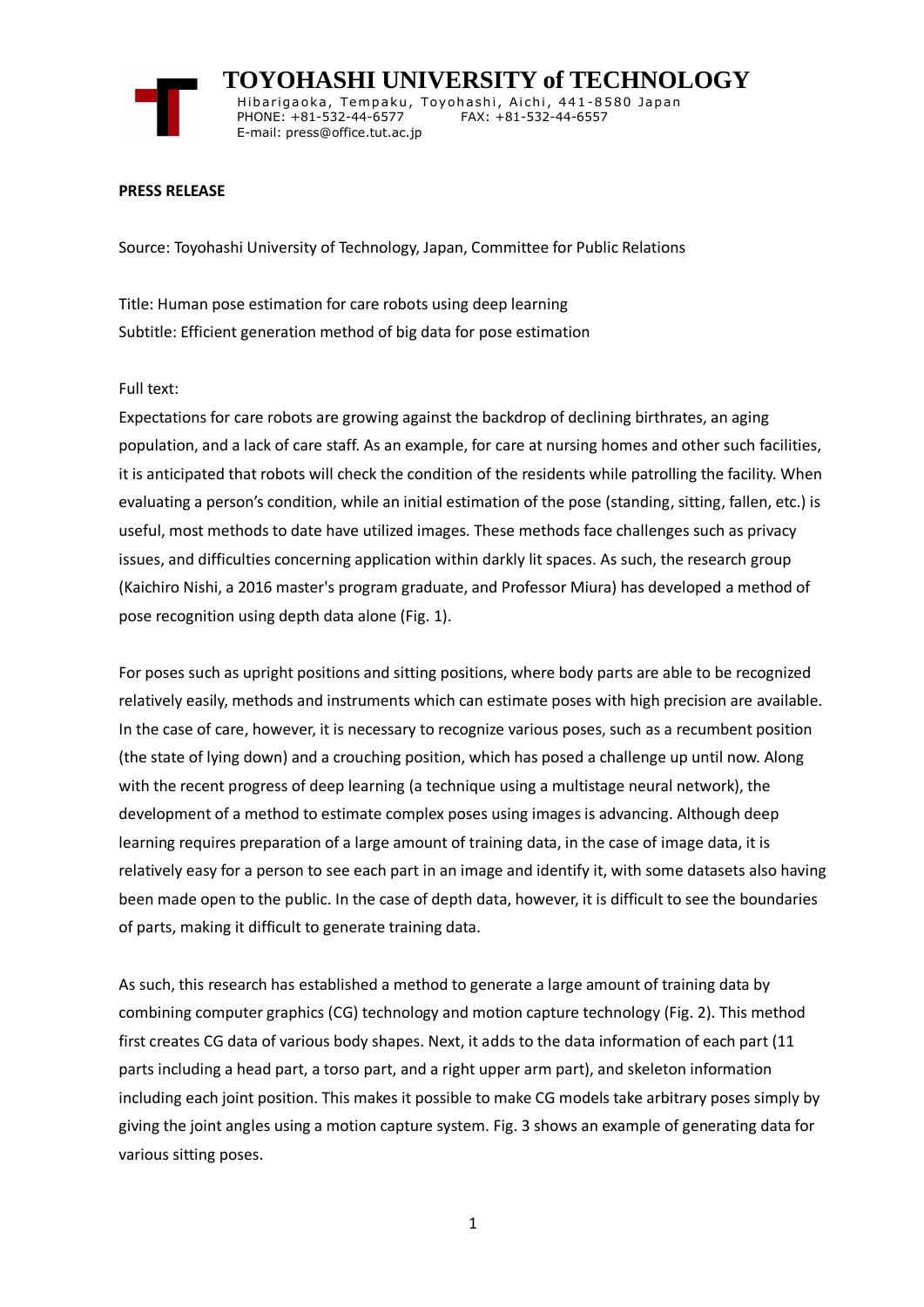# **TOYOHASHI UNIVERSITY of TECHNOLOGY**

Hibarigaoka, Tempaku, Toyohashi, Aichi, 441-8580 Japan PHONE: +81-532-44-6577 FAX: +81-532-44-6557 E-mail: press@office.tut.ac.jp

By using this developed method, training data can be generated corresponding to a combination of persons with arbitrary body shapes, and arbitrary poses. So far, we have created and released a total of about 100,000 pieces of data, both for sitting positions (with/without occlusions), and for several poses in a recumbent positions. This data is freely available for research purposes (http://www.aisl.cs.tut.ac.jp/database\_HDIBPL.html). In the future, we will release human models and detailed procedures for data generation so that everyone can make data easily by using them. We hope that this will contribute to the progress of the related fields.

The result of this research was published in Pattern Recognition on Saturday, June 3, 2017.

# Funding agency:

This research was partially supported by JSPS Kakenhi (Grants-in-Aid for Scientific Research) No. 25280093.

# Reference:

Kaichiro Nishi and Jun Miura (2017). Generation of human depth images with body part labels for complex human pose recognition, Pattern Recognition, DOI: 10.1016/j.patcog.2017.06.006

Further information Toyohashi University of Technology 1-1 Hibarigaoka, Tempaku, Toyohashi, Aichi Prefecture, 441-8580, JAPAN Inquiries: Committee for Public Relations E-mail: press@office.tut.ac.jp

Toyohashi University of Technology founded in 1976 as a National University of Japan is a research institute in the fields of mechanical engineering, advanced electronics, information sciences, life sciences, and architecture.

Website[: http://www.tut.ac.jp/english/](http://www.tut.ac.jp/english/)

Keywords: COMPUTER SCIENCE, ROBOTRY/ARTIFICIAL INTELLIGENCE, TECHNOLOGY/ENGINEERING/COMPUTER SCIENCE